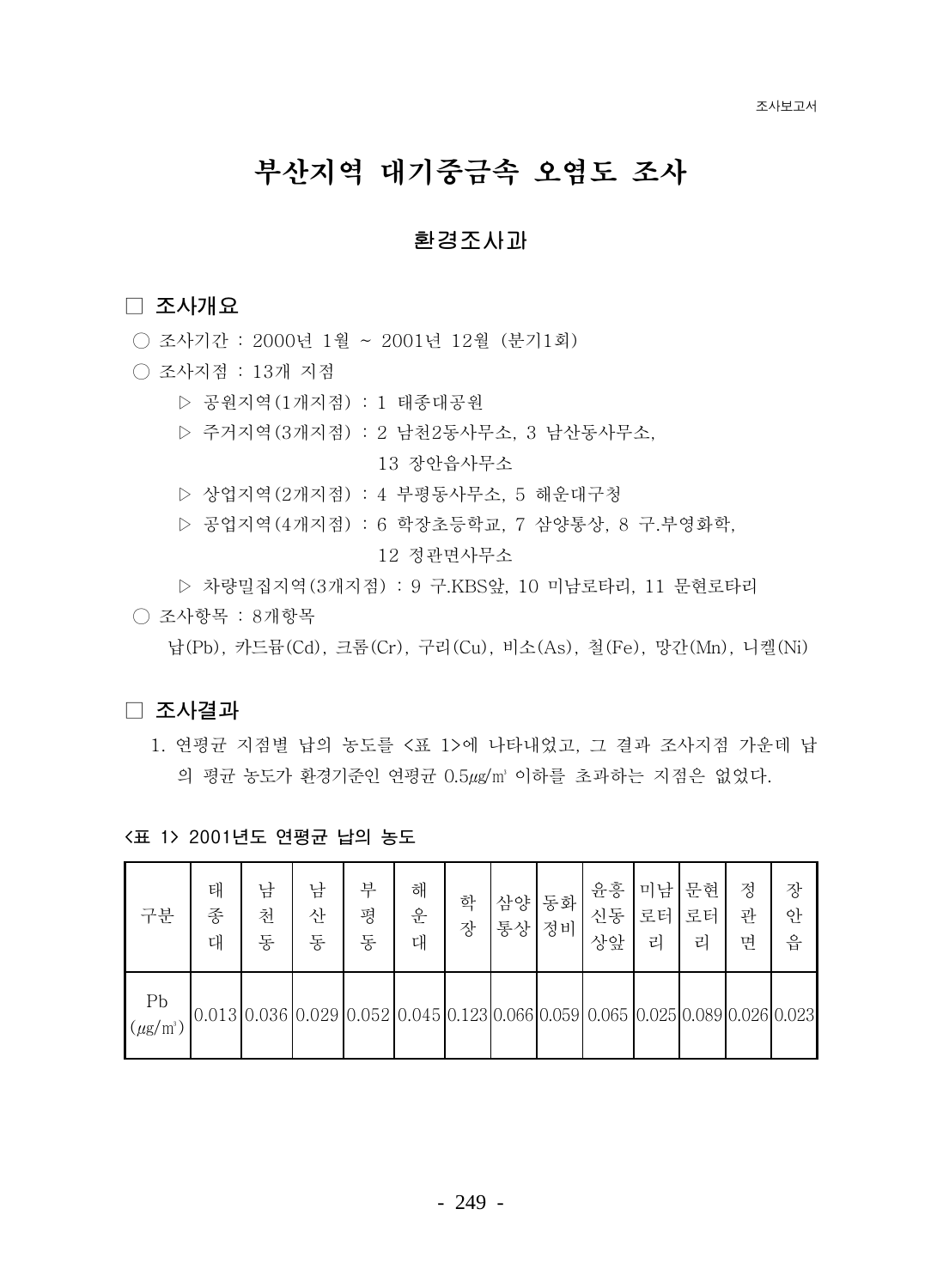2. 2001년도 용지 지역별 대기중금속 농도를 <그림 1>에 나타냈는데, 조사 전 항 목에 대해 공업지역에서 가장 높은 농도를 나타내었고, 차량 밀집지역에서 그 다음으로 높은 농도를 나타내었다.







<그림 1. 용도지역별 중금속 농도>